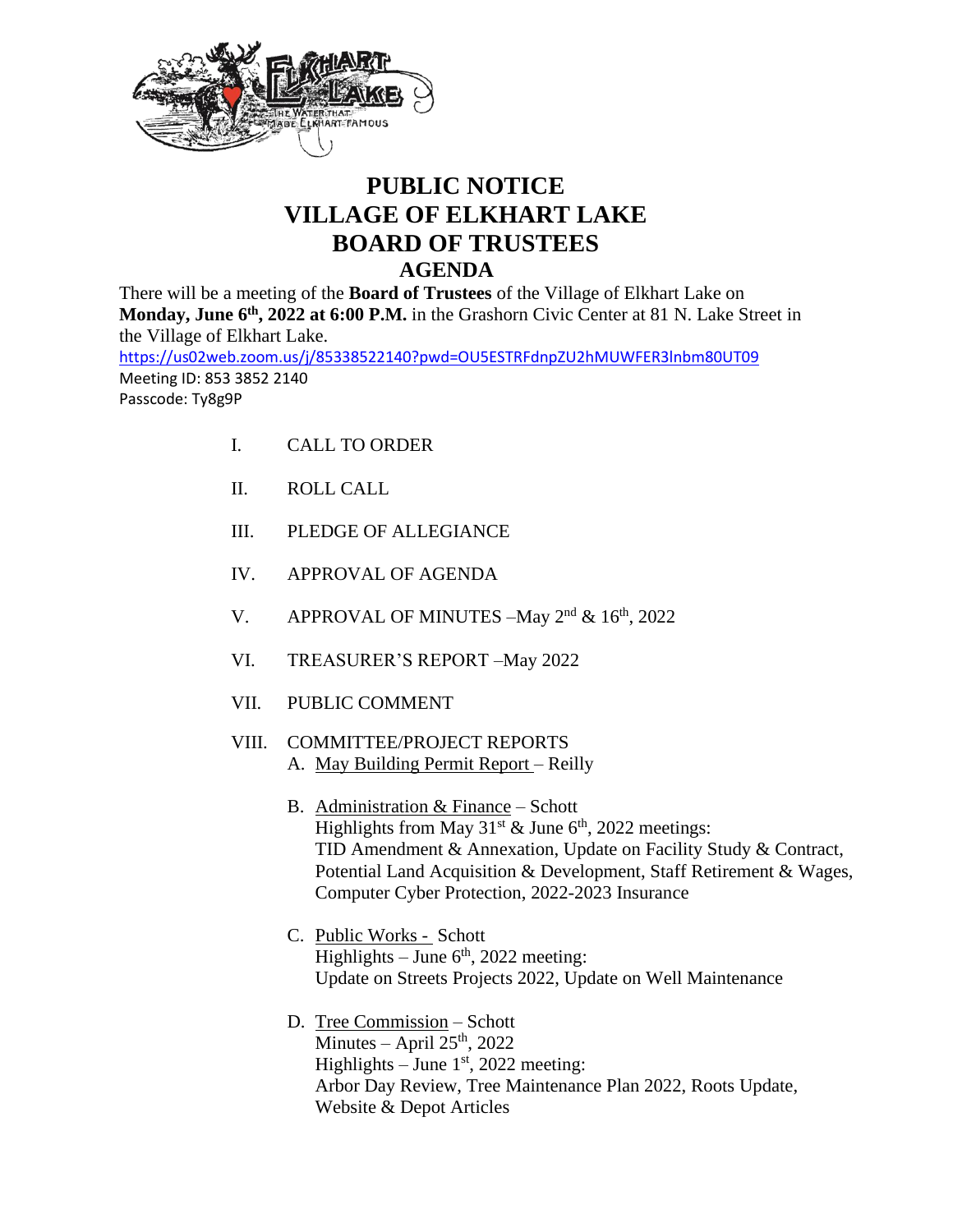Board of Trustees June 6, 2022 – Page 2

- E. Jt. Emergency Response Commission Sadiq Minutes – September 23, 2021 Highlights – June 3, 2022 Fire Chief Report, EM & FR Report, Fire Department Vehicle Repairs, Blacktopping of the Parking Lot, Leaking Roof Repair
- F. Board of Review Sadiq Adjourned until June  $22<sup>nd</sup> 5:00$  pm
- G. President's Report Sadiq
- IX. UNFINISHED BUSINESS

## X. NEW BUSINESS

- A. Class B Picnic License Elkhart Lake Fire Department July 1<sup>st</sup> -3<sup>rd</sup>, 2022
- B. Temporary Operator's Licenses July 1<sup>st</sup>-3<sup>rd</sup>, 2022- Troy Conrad, Robert Schmidt, Jay Riemer
- C. Downtown Night Chamber of Commerce August 8, 2022 Street Closures, Liquor Dispensation, Village Donation for Garbage, Tent in Parking lot on Sunday, Petting Zoo in Village Square Park
- D. Class B Picnic License Downtown Night Chamber of Commerce August 8, 2022
- E. Vintage Concours D'Elegance July  $15^{th}$  &  $16^{th}$ , 2022
	- 1. Vendors in Parking & Overlook
	- 2. Banner over Street
	- 3. Route & Street Closures (same as last year)
	- 4. Liquor Dispensation
	- 5. Port-a-potties
- F. 2022-2023 Insurance
- G. Operator's Licenses –

Renewals

Brown Baer-Daniel Nicolaus, Jessica Sixel, Matthew Pickard ELGAA- Wendy Pfrang Elkhart Lake Family Park- Nichole Dirks, Kyrsten Neuhaus General- Jeanine Hammes Lake Street Café- Marcus Miller, William Werner, Mitchell Long Osthoff-Antonia Girard, Patricia Zepnick, Christine Schad, Kimberly Hartlaub, Jamie Schilling, Ransom Yasko, Katie Fohr, Margit Wicklund, Hannah Hornsby, Donovan Suckow Quit Qui Oc- Jeremy Schmidt, Natalie Wojtczak, Todd Montaba, Jennifer Kellner Siebkens- Jennifer Slowinski Vintage- Angela Zimmerman